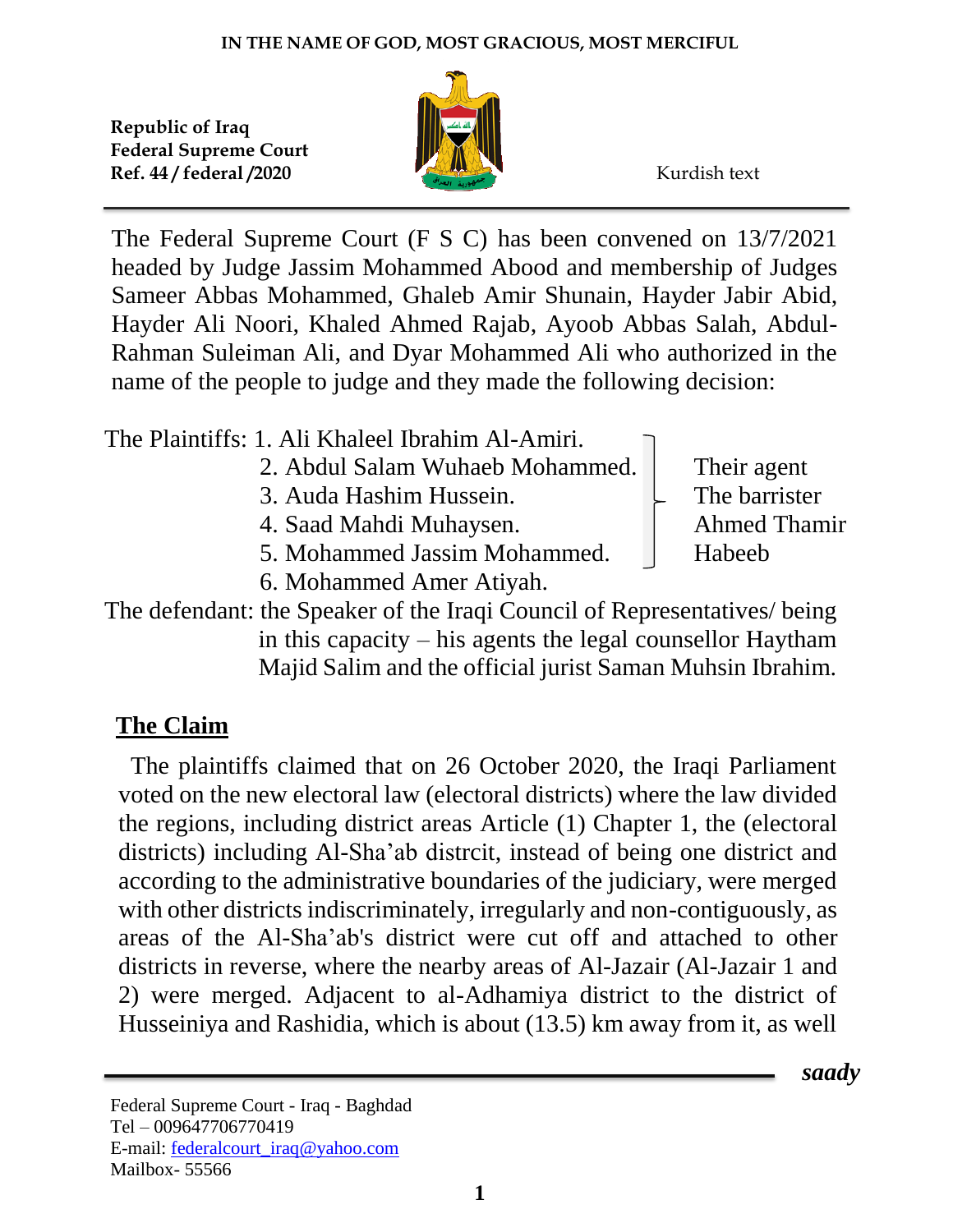

as the integration of (Al-Jazair /3) adjacent to the district of Husseiniya and Rashidia to the district of Al-Adhamiya and considering that the electoral entitlement to Al-Sha'ab district according to the borders Administrative is (5) five seats according to the standard of middle electoral districts (5-3) five to three seats approved by the House of Representatives and obliged itself and therefore this distribution has reduced the share of the Al-Sha'ab's distrcit and deprived voters of voting in their electoral districts, which is a violation of the Constitution, so the plaintiffs asked the Federal Supreme Court to invite the defendant/ in addition to his job to plead and rule by obliging him to amend the electoral district system, including the Al-Sha'ab's district by returning It included its areas according to administrative boundaries (registration center 1082- Al-Jazair /1), (registration center 2082- Al-Jazair/2) and (registration center 3082- Al-Jazair/3) and its inclusion in previous electoral to Al-Sha'ab district with the rest of the electoral districts and issue a state order to suspend the implementation of the new electoral law No. (9) On 9/11/2020 until the case is resolved and the defendant is charged fees, expenses and attorney's fees, the case was registered with this court in number (44/federal/2020) and paid the legal fee in accordance with paragraph (III) of article (1) of the rules of procedure of the Federal Supreme Court No. (1) Of 2005 and informs the plaintiff of the year 2005 and the defendant/ being in this capacity was informed of the petition based on the provisions of article (2/first) of the Bylaw and the defendant's agents/being in this capacity responded to their regulations dated 5/12/2020: 1. The plaintiffs' request to oblige the House of Representatives to amend the electoral district system is outside the consideration of the jurisdictions of the Federal Supreme Court contained in article (93/first) of the Constitution. 2. The text in question was a legislative option in accordance with the jurisdictions of the House of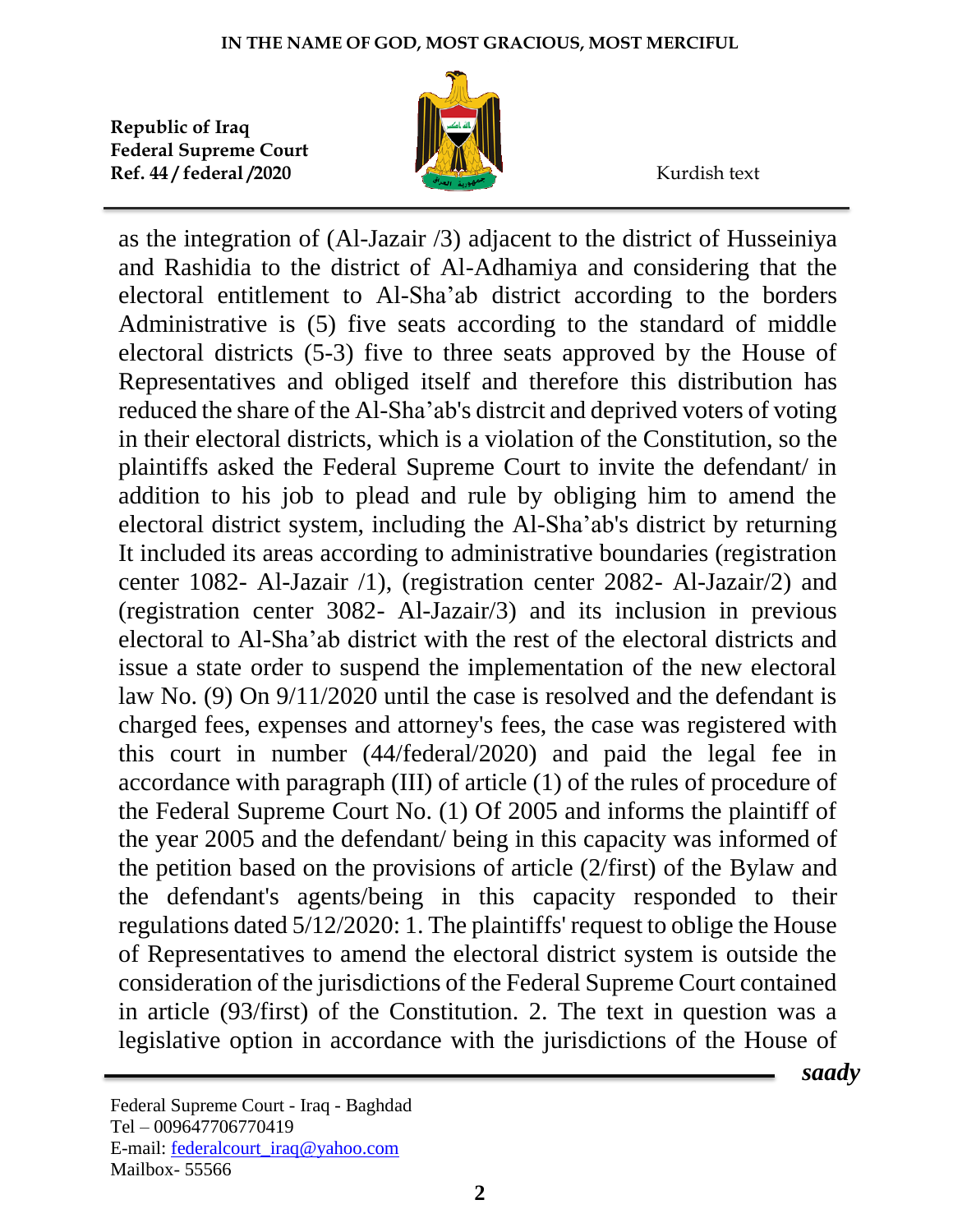

Representatives in the legislation of federal laws and on the basis of the provisions of section (I) of article (61) of the Constitution, and for the reasons given for the defendant's attorneys' request to dismiss the plaintiffs' claim and charge them with judicial fees, expenses and lawyers' fees. The prosecutor responded to his list of 20 December 2020: 1. The electoral law was passed by the legislature, but it was contrary to the decision of the Voting House of Representatives to distribute electoral districts by the number (216) on the date (26 August 2020) of paragraph (2-D) which emphasizes the obligation of geographical proximity in electoral districts. 2. The mechanism for distributing electoral districts to the Al-Sha'ab's districts is a clear and clear violation of Article II of the new electoral law, which affirms the guarantee of justice, equality and freedom of election, as well as the constitutional equality of citizens, and equality is achieved by the voter choosing who he represents, and this is not achieved if a particular area is cut off and attached to a distant circle. 3. The current distribution of the electoral districts in question is a clear dedication to sectarianism and sectarianism because it has cut certain areas from a district with a majority of a particular sect and merged it with another district far from it that represents a majority of the same sect and crossing many adjacent areas of a diverse sectarian nature is another violation of the same decision of the House of Representatives mentioned in paragraph (2.Dal) which recommends a full commitment to the diversity of components and the adoption of the principle of transparency when distributing electoral districts. 4. The distribution of electoral districts has not been developed by the competent technical authorities, namely the Independent High Electoral Commission and under the supervision of the United Nations to ensure the equitable distribution of constituencies and with clear correct technical grounds, as well as voting on electoral districts where it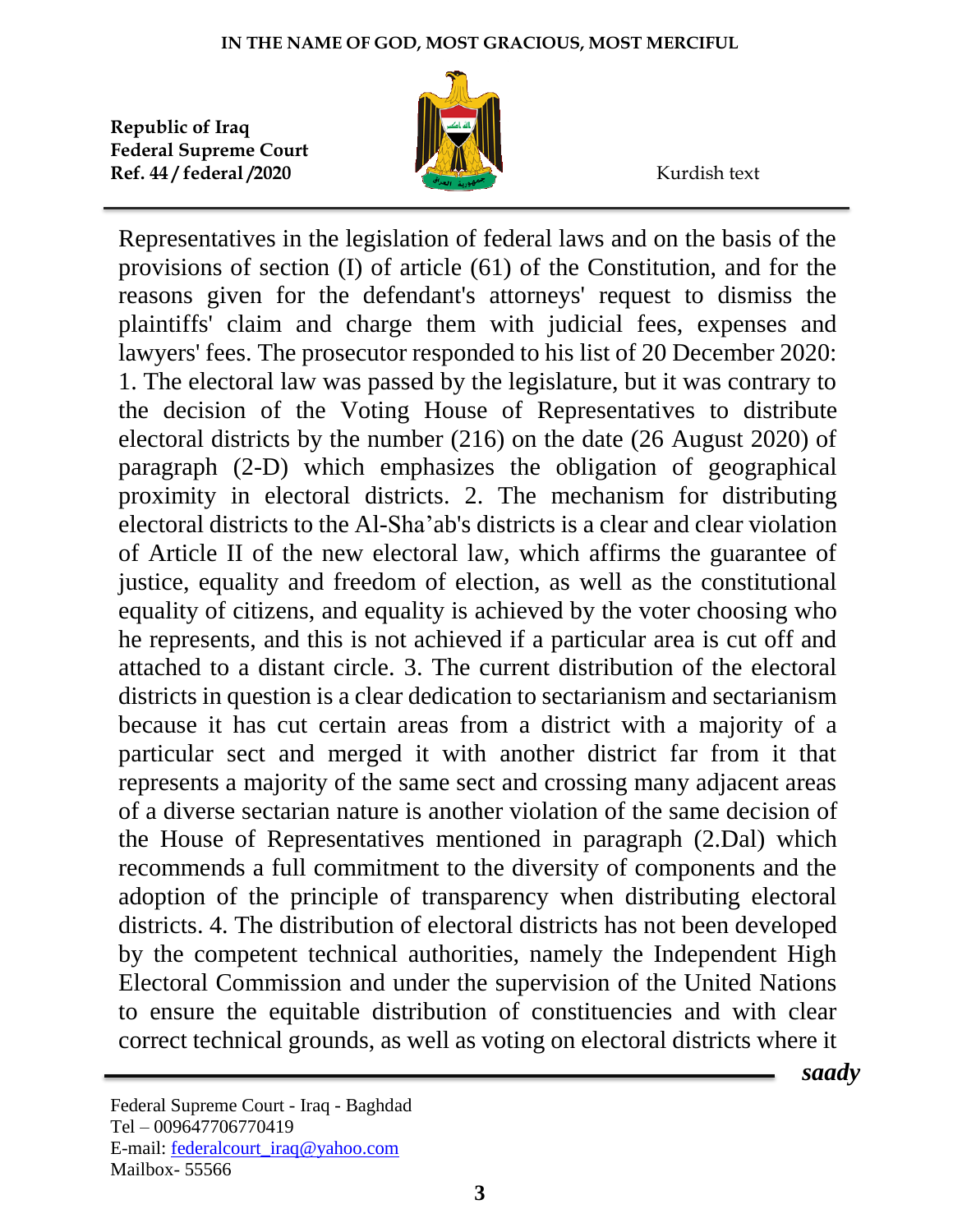

was not voted on by one constituency after another for all members of the House of Representatives to see, but the vote came at once to camouflage and camouflage a large number of members of the House of Representatives. 5. This irregular distribution, which stated the new law and violated the principle of juxtaposition approved by the House of Representatives, led to an increase in the share of the judiciary and a decrease in the share of another judiciary based on an unreal standard in which small areas were deducted from one district and merged with another district as mentioned earlier, so for advanced reasons the application for the judgment in accordance with the petition of the suit. After completing the required procedures in accordance with the provisions of article (2/first) of the Rules of Procedure of the Federal Supreme Court No. (1) Of the year  $(2005)$ , Yum  $(20/6/2021)$  was appointed as the date of the case and the parties to the case were informed on the basis of the provisions of paragraph (II). Article 2 of the said system, on the day of the hearing, the court was formed, and the prosecutor attended the lawyer Ahmed Thamer Habib, as did the first plaintiff in particular, and attended for the defendant/ in addition to his job as legal counsel Haitham Majid Salem and human rights officer Saman Mohsen Ibrahim and Boucher in the case In public, the prosecutor repeated the petition and requested the verdict, according to which the prosecutor provided an explanatory list dated 20 June 2021, which contained the same reasons referred to in his draft of 20 December 2020, the defendant's agents replied that they were repeating their answer draft and requested that the plaintiffs' case be dismissed for its reasons, and the court heard the latest statements of the parties and where there was nothing left to say, the court understood the conclusion of the case on 13 July 2021 and issued the following ruling publicly: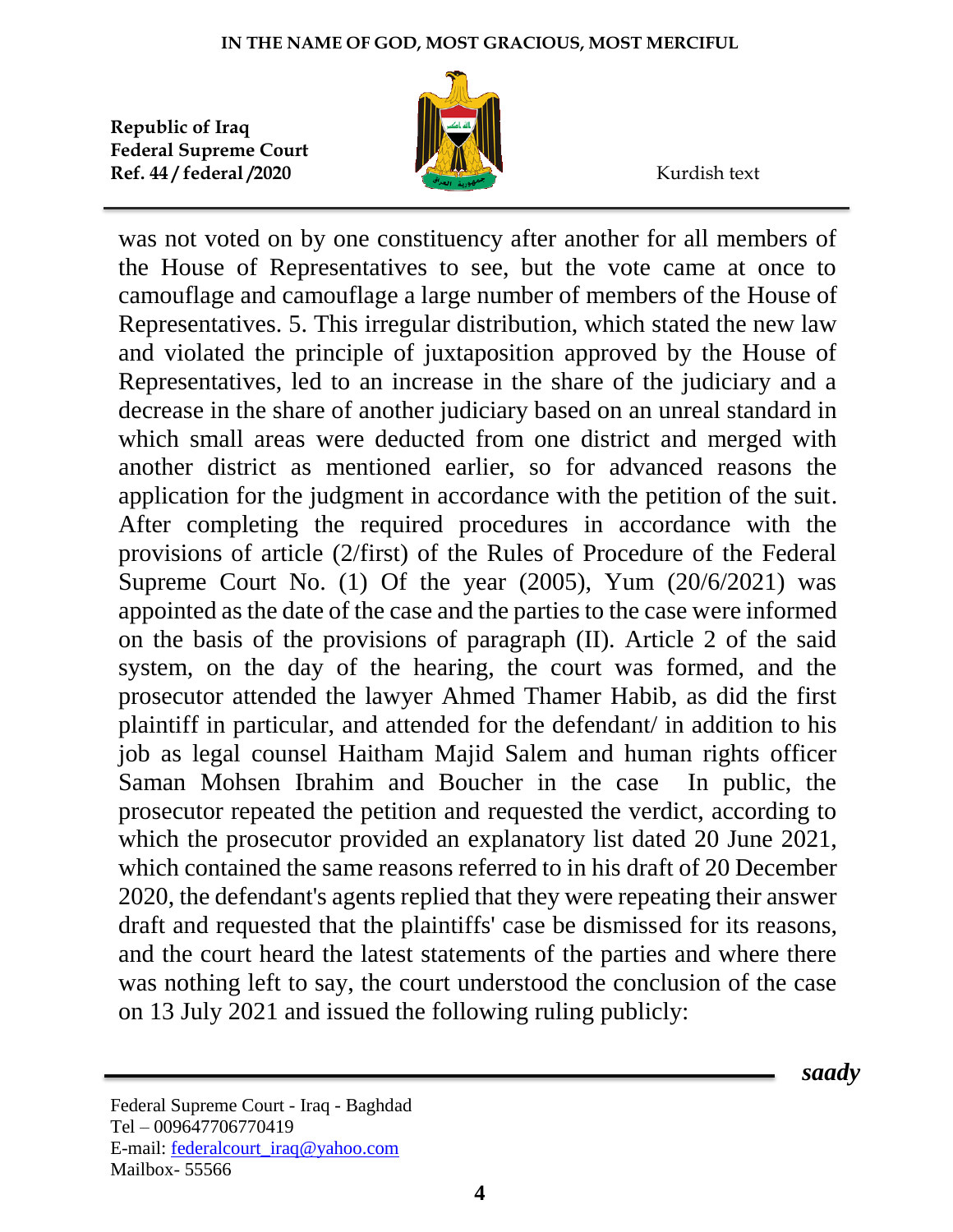

## **The decision:**

 Upon scrutiny and deliberation by the Federal Supreme Court, it was found that the plaintiffs' claim included a request to oblige the defendant (speaker of the Iraqi Parliament/in addition to his job) to amend the electoral district system stipulated in the Iraqi Parliament Elections Act No. 9 of 2020 issued on 9/11/2020, including the Electoral District of the District of Al-Sha'ab by returning and annexing its areas according to the administrative limits of the judiciary and issuing a w noticeable order to suspend the implementation of the law above until the case is resolved. The terms of reference of this Court, which came out of article (93) of the Constitution of the Republic of Iraq for 2005 and Article (4) of the Federal Supreme Court Act No. (30) Of 2005 amended by Law No. (25) of 20 21 There is no indication that the defendant/ in addition to his job is obliged to amend the legislation issued by the House of Representatives in accordance with its powers under article (61) of the Constitution of the Republic of Iraq for 2005, so that the applications contained in the plaintiffs' petition shall be considered outside On the terms of reference of this court specified in article (93) of the Constitution and article (4) of the Federal Supreme Court Act referred to above and therefore the plaintiffs' case due to be dismissed in a form of jurisdiction. As he progressed, the Federal Supreme Court decided to rule: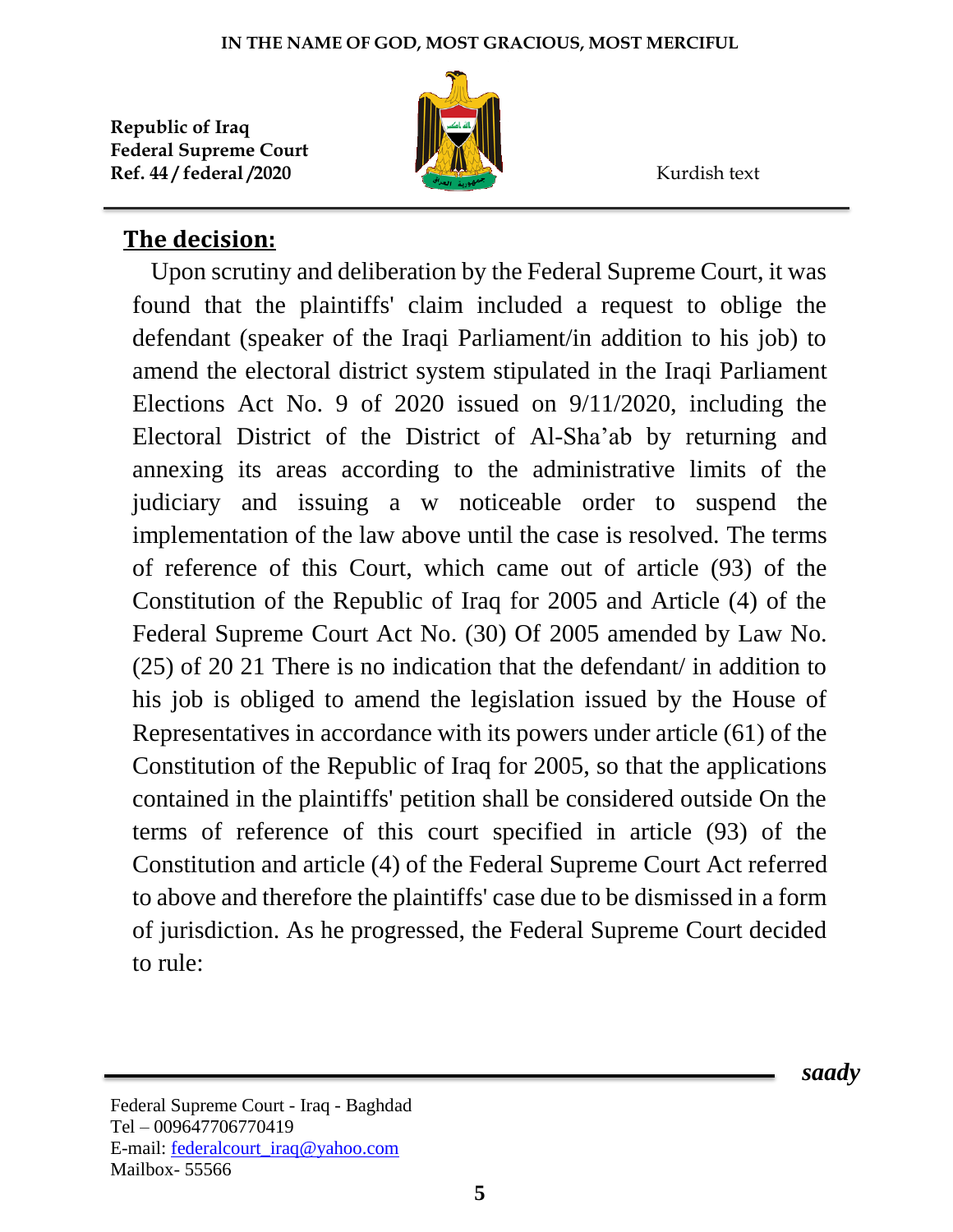

First: Reject the plaintiffs' request to issue a state order to stop the implementation of the Iraqi Parliament Elections Law No. (9) For 2020. Second: - Dismiss the plaintiffs' case in a form of jurisdiction. Third: - Charging the plaintiffs judicial expenses, including the fees of the lawyers and the defendant's agents/ in addition to his job an amount of 100,000 dinars distributed between them in accordance with the law, a judgment was issued by agreement based on the provisions of articles (93 and 94) of the Constitution of the Republic of Iraq for the year (2005) and Two articles (4 and 5/II) of the Federal Supreme Court Act No. (30) Of 2005 amended and publicly understood on 3/Dhul Al-Hujja/1442 Hijri, 13 July 2021 AD.

| Signature of                    | Signature of                    | Signature of                 |
|---------------------------------|---------------------------------|------------------------------|
| The president                   | The member                      | The member                   |
| <b>Jasem Mohammad</b><br>Abbood | <b>Sameer Abbas</b><br>Mohammed | Haidar Jaber Abed            |
| Signature of                    | <b>Signature of</b>             | Signature of                 |
| The member                      | The member                      | The member                   |
| Haider Ali Noory                | Khalaf Ahmad Rajab              | Abdul Rahman<br>Suleiman Ali |

Federal Supreme Court - Iraq - Baghdad Tel – 009647706770419 E-mail: [federalcourt\\_iraq@yahoo.com](mailto:federalcourt_iraq@yahoo.com) Mailbox- 55566